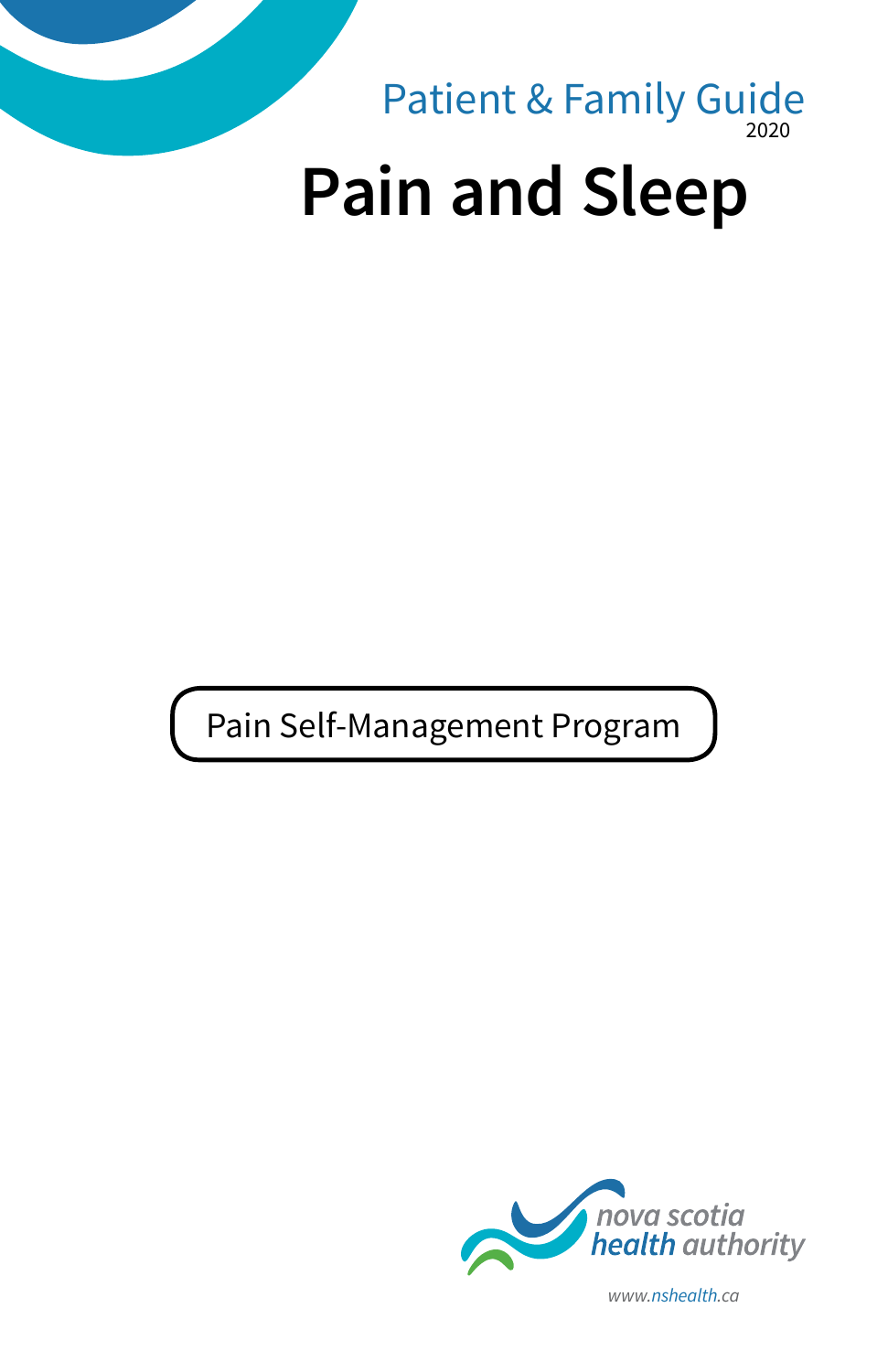# **Pain and Sleep**

People who have pain often have trouble sleeping. If you are struggling with sleep, you are not alone. You may have trouble sleeping because of your sleep habits. Habits can be hard to change. Sometimes:

- Being in pain can make it more challenging to get a good sleep.
- Certain pain medications can disturb your natural sleep cycle.
- The stress of chronic (ongoing) pain can affect your sleep.
- Better sleep helps you to:
	- › manage your pain levels.
	- › improve your mood.
	- › lower stress.

Many people with chronic pain experience:

- › having a hard time falling asleep.
- › waking up a lot at night.
- › not being able to get back to sleep once awake.
- › sleeping for a longer or shorter amount of time.
- › taking more naps during the day.
- › waking up and going to sleep at a different time each day.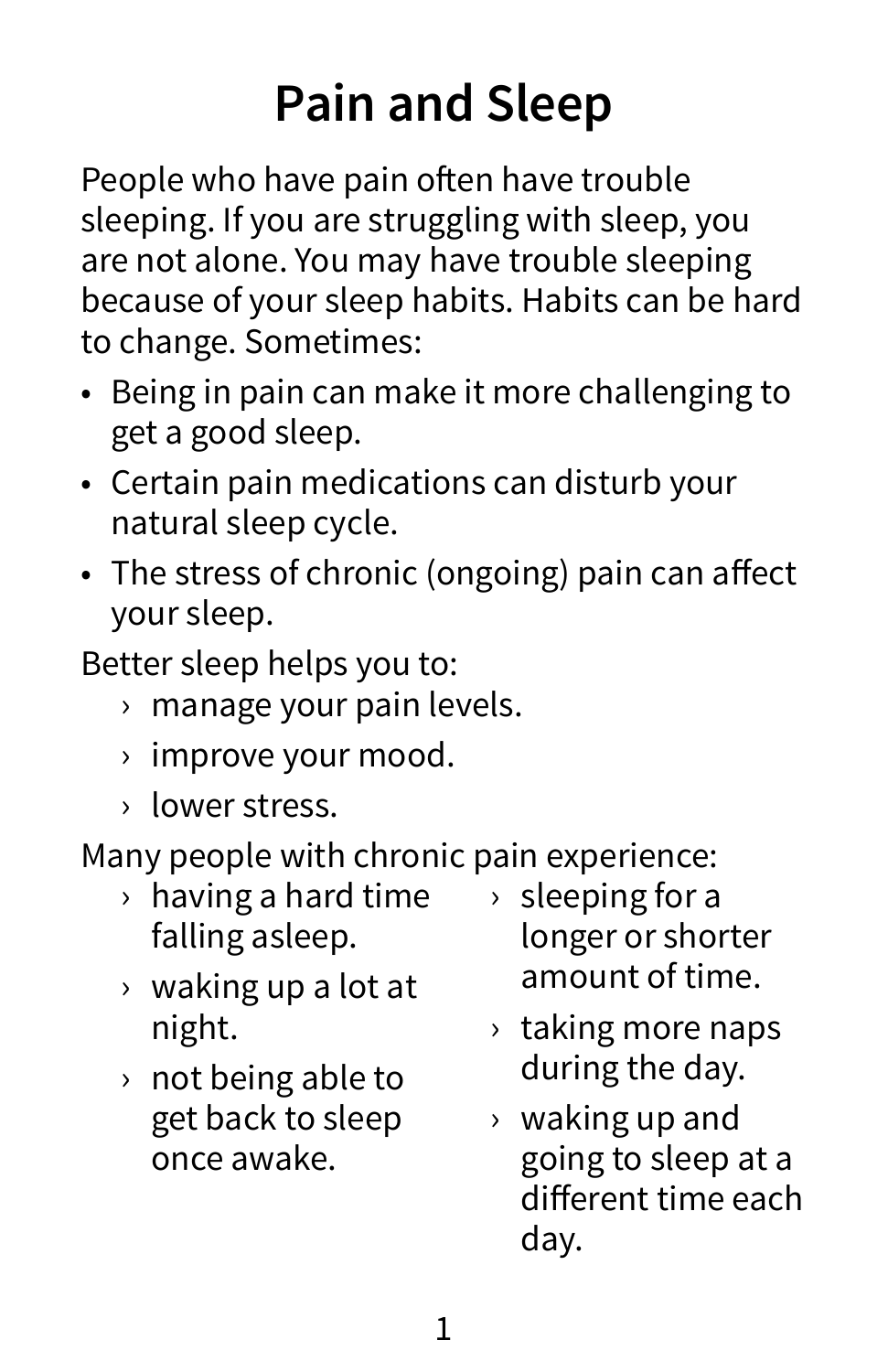### **How much sleep do I need?**

You may have heard that adults need 8 hours of sleep a night. This is not true. Some people may sleep for more than 8 hours, and some may sleep for less. The amount of sleep you get affects your mood and pain levels. It may take some time to figure out how much sleep you need.

### **If I feel sleepy during the day, should I nap?**

A short nap of 20 to 30 minutes in the early afternoon can help. If you nap for a long time or too close to bedtime, it may affect your nighttime sleep. Set an alarm to help you wake up from a nap.

#### **What is insomnia?**

Insomnia is a disorder in which you have trouble sleeping. You may have trouble falling asleep, not be able to get back to sleep after being awake, or wake up too early in the morning. Your health care provider can tell if you have insomnia based on how long you have had trouble sleeping.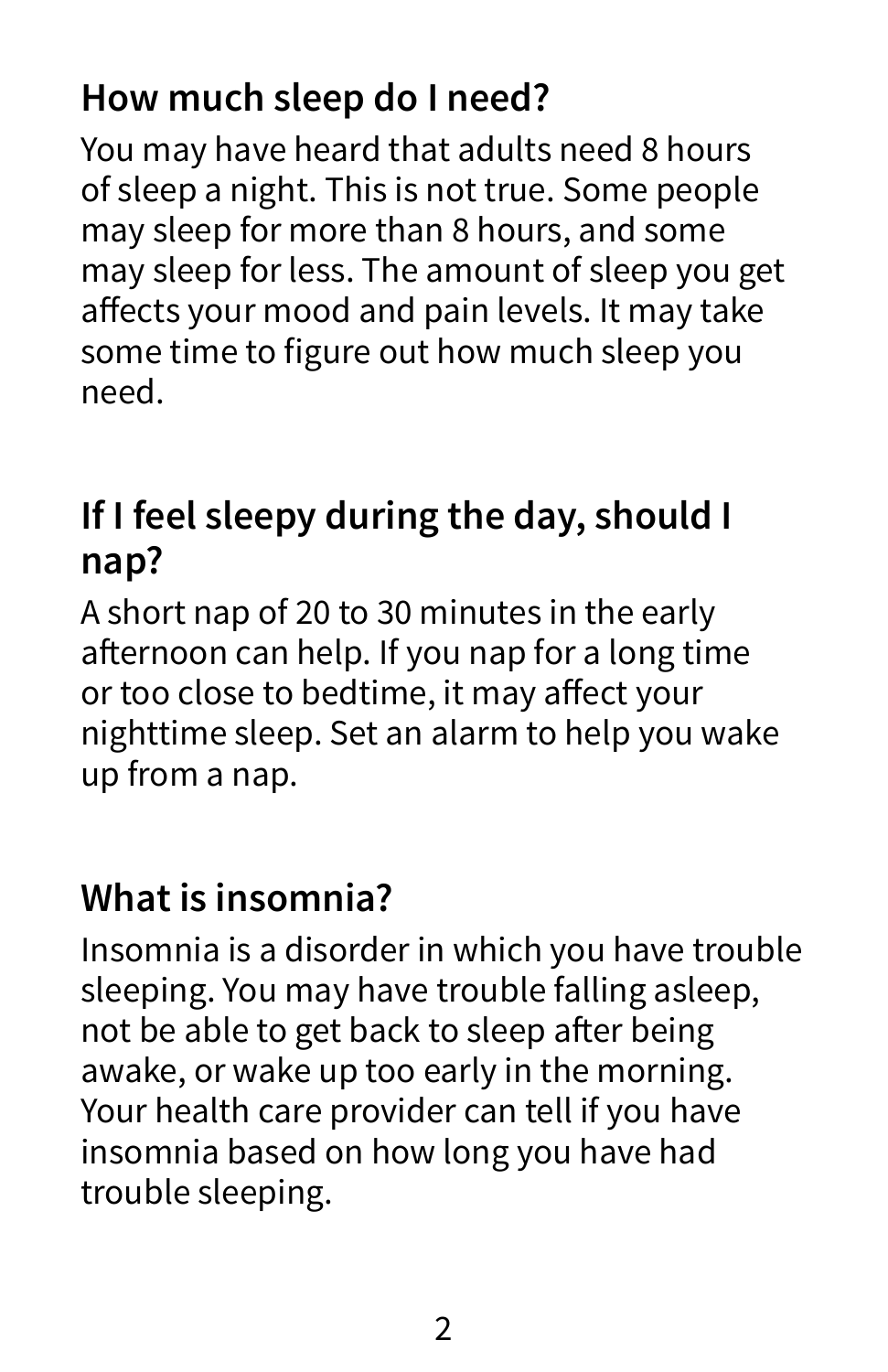Insomnia is diagnosed as poor sleep for 3 or more nights per week, for at least 3 months, that affects your day-to-day ability to function.

It is common to have trouble sleeping every once in a while. No one sleeps perfectly all of the time.

#### **Could my medication be affecting my sleep?**

Medication has side effects that may change your sleep. Some medications can make you feel awake at night, or tired in the morning and during the day.

Talk with your health care provider or pharmacist to find out if your medication may change your sleep. They may recommend you change your medication dosage (amount) or when you take it so you can sleep better. **Do not make these changes without talking to your health care provider and pharmacist first.**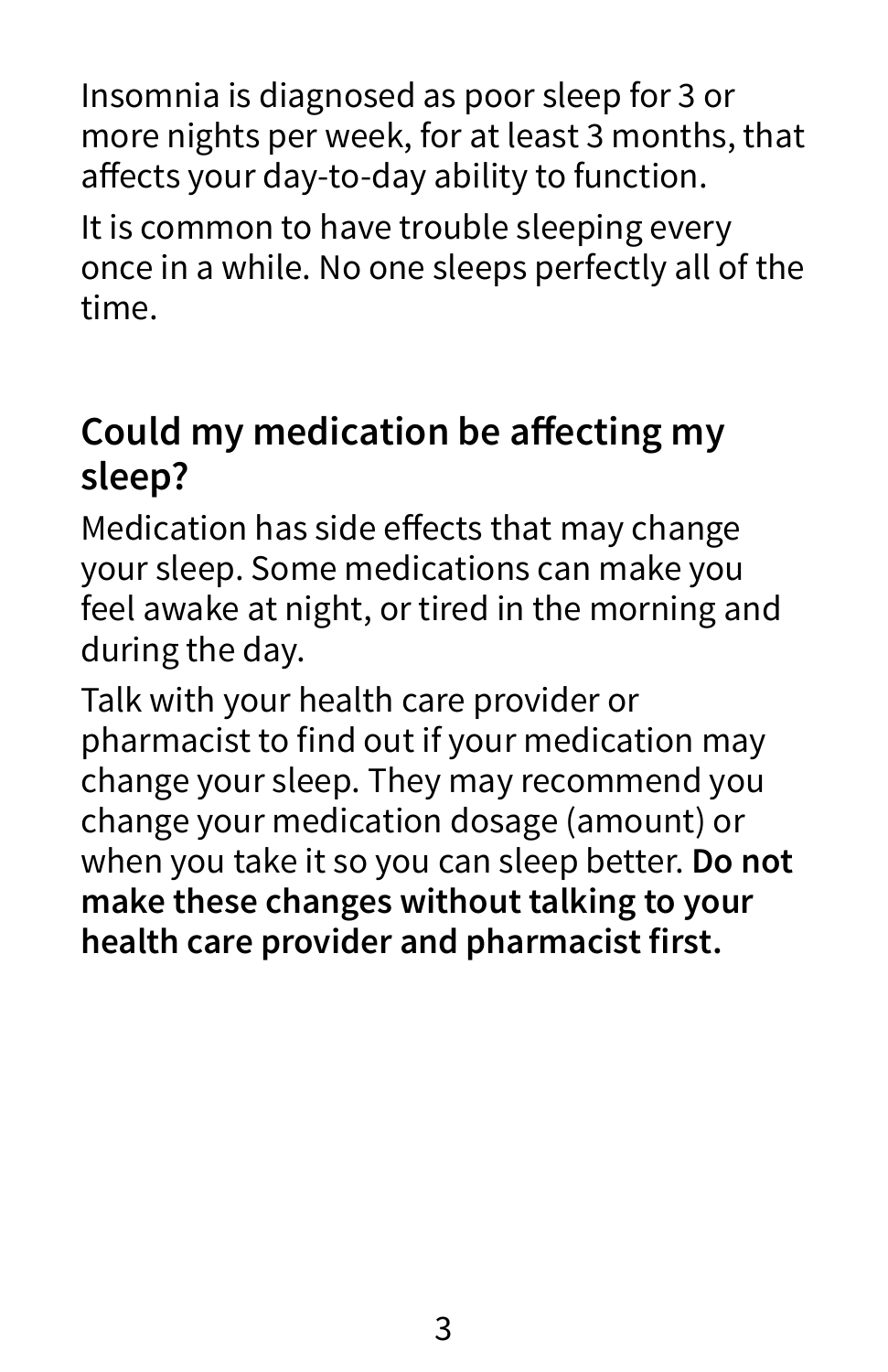### **I used to sleep deeply. Why does my pain wake me up now?**

Before you had trouble sleeping, you probably do not remember waking up during the night, but you did. This is because we go through 4 to 5 sleep cycles each night, waking up briefly each time. When you have pain, you may become aware of it and focus on it each time you wake. This can make it hard to fall back asleep.

**It is not your pain that is waking you up.** You wake up as a natural part of the sleep cycle. Then when you are awake, you become aware of your pain. Your awareness of your pain may make it hard to fall back asleep.

Relaxation activities like deep breathing or imagery may help you get back to sleep. Adjusting your position to get more comfortable may also help.

Notice your thoughts when you wake. Try to change any unhelpful thoughts you may have about sleep (see Self-talk on page 14).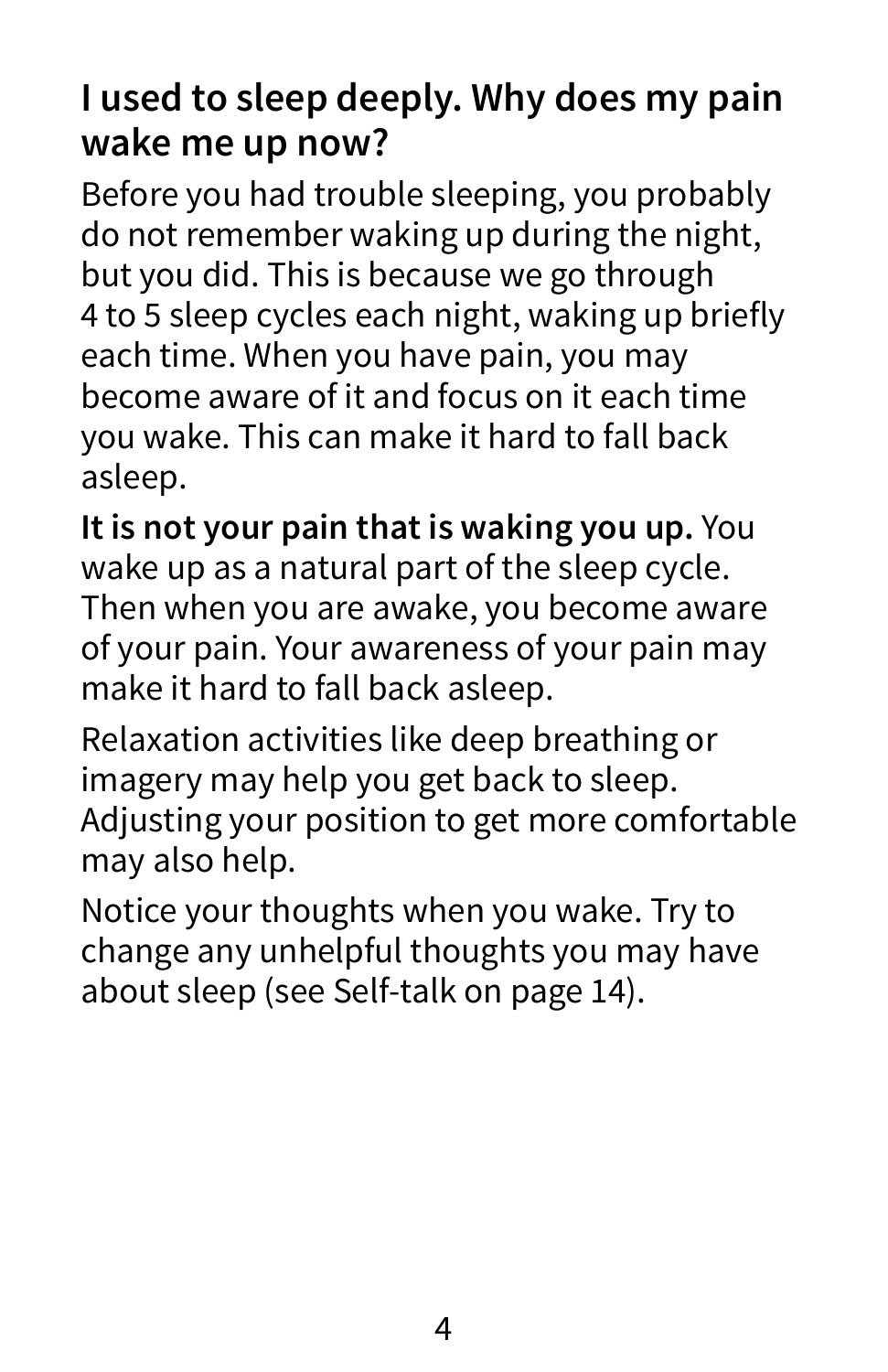### **I fall asleep very late at night. I have tried to get to sleep earlier, but I cannot sleep. How do I get back to a healthy routine?**

You may be able to break this habit if you:

- $\rightarrow$  go to sleep at the same time every night.
- $\rightarrow$  relax in the evening.
- $\rightarrow$  try to wake up at the same time every morning.
- $\rightarrow$  be more active earlier in the day.

Before bed, your body sends signals that it is getting ready for sleep. A good bedtime routine starts when these signals start (e.g., you start to yawn, your eyes feel heavy, you feel drowsy, and your body temperature drops). If you wait to go to sleep too long after these signals start, it may take longer for you to fall asleep. You should be able to fall asleep in 20 to 30 minutes after these signals start.

If you can't get to sleep in 20 to 30 minutes, pick a regular bedtime and stick to it. If you follow your routine, you will start to fall asleep around your bedtime. To help you wake up, set an alarm, turn on the lights, and spend time outside.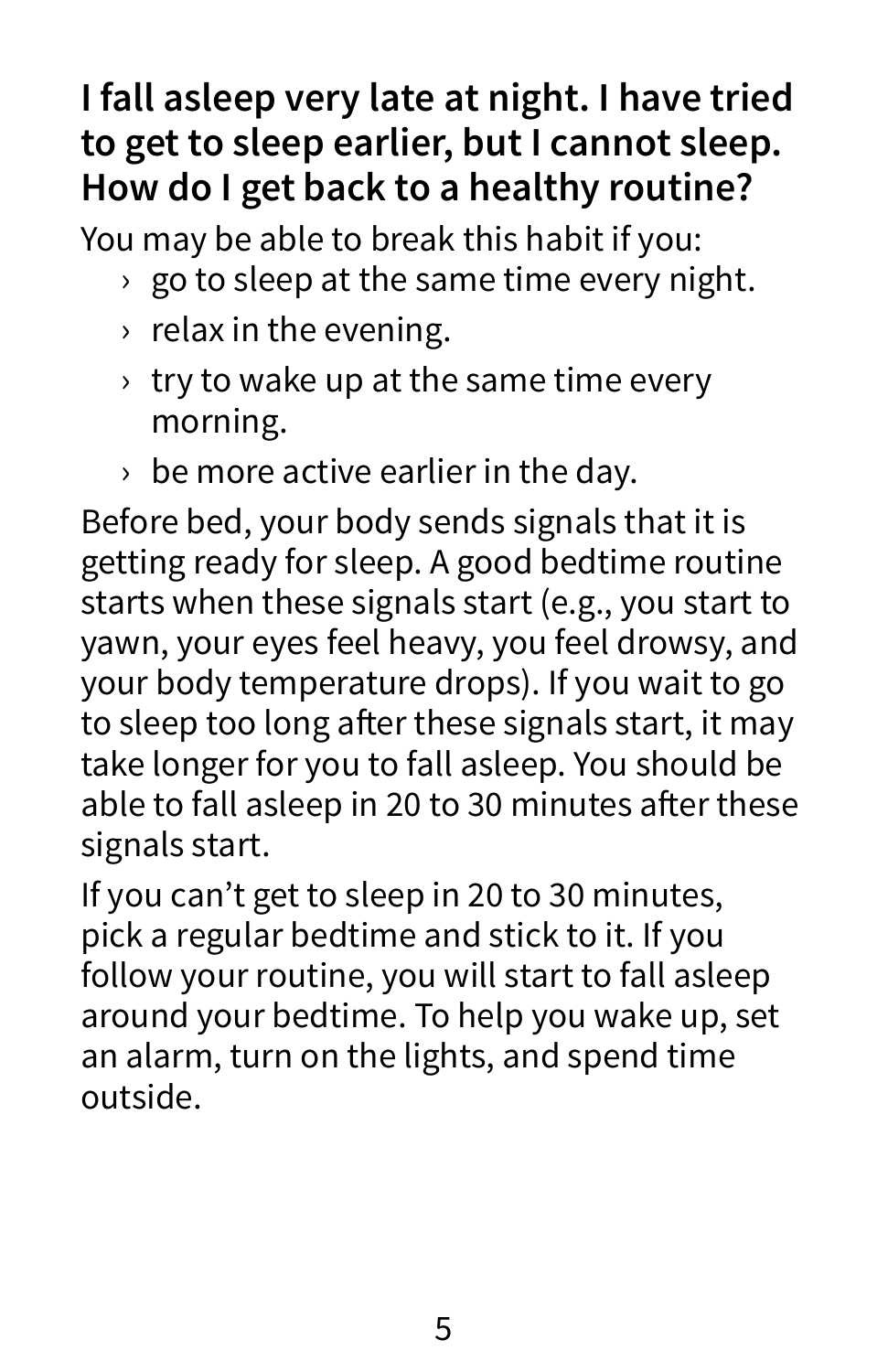### **Understanding how sleep works**

#### **What is a sleep cycle?**

A sleep cycle lasts about 90 minutes. During each cycle, you move through 5 stages of sleep. The first 4 stages are non-rapid eye movement (NREM) sleep. The fifth stage is rapid eye movement (REM) sleep.

#### **What are the sleep stages?**

Sleep happens in stages. All of the stages are important. You start in **light sleep**, move into **deep sleep**, then move back to **light sleep**. After the second light sleep, you go into **REM sleep**. After REM sleep, it is common to wake up for a moment. This is **not** a sign that you are sleeping poorly. It is part of the natural sleep cycle. After the first cycle is over, you move into the next cycle. You go through the cycle 4 to 5 times during the night.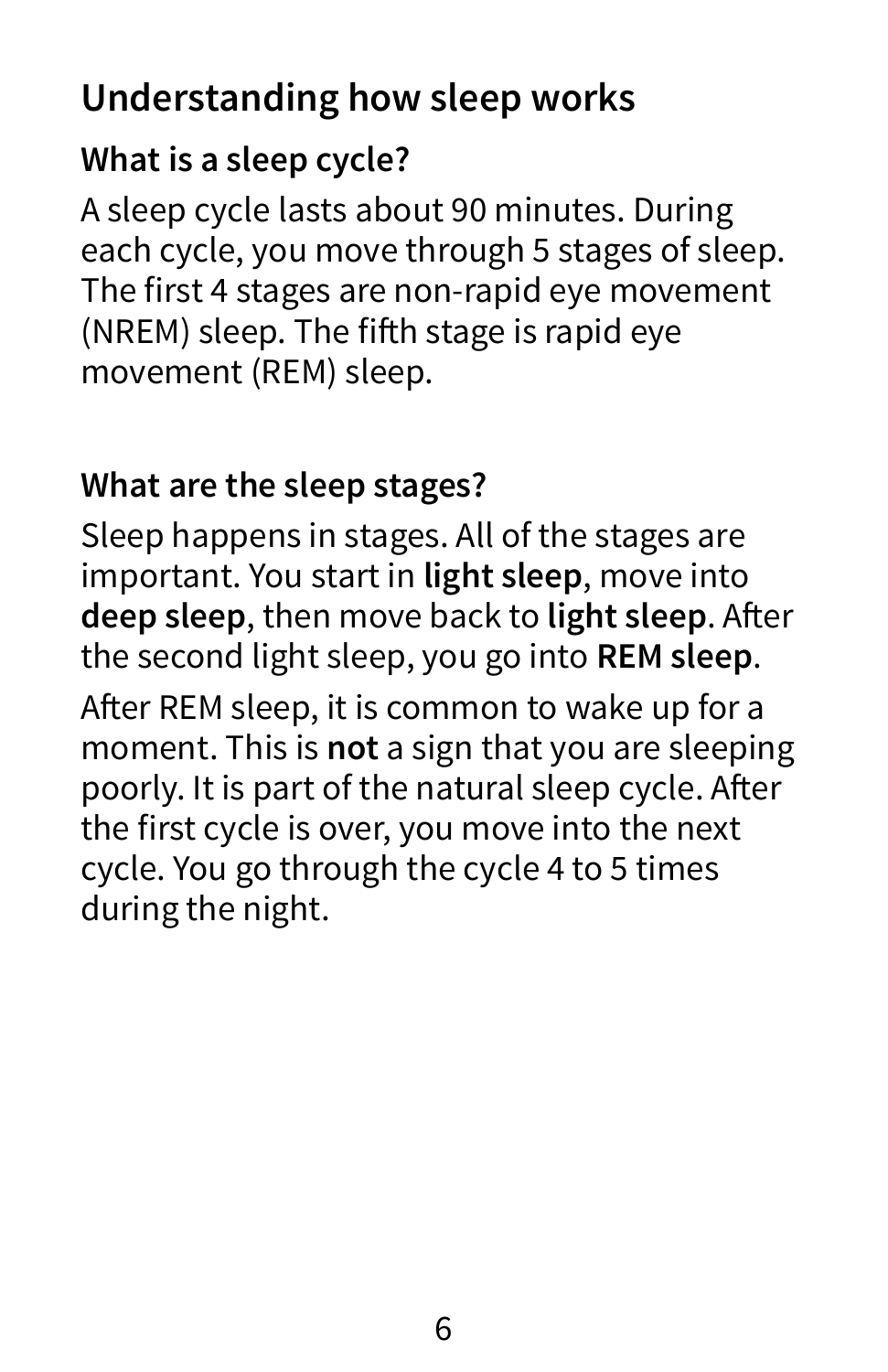- **Light sleep** helps move your body and brain into deep sleep.
	- $\rightarrow$  You spend just over half of the night in light sleep.
	- › Your breathing is regular and your heart rate slows down.
	- › You are aware of sounds and can direct your thoughts. This makes it easy to think you are awake!
- **Deep sleep** is needed for good health, tissue repair, and fighting disease.
	- $\rightarrow$  You spend about one quarter (1/4) of the night in deep sleep.
	- $\rightarrow$  It is very hard to wake someone up during deep sleep.
	- › You dream, but the dreams are less detailed than in REM sleep.
- **REM sleep** is important for your mood and memory.
	- $\rightarrow$  Just under one quarter (1/4) of the night is spent in REM sleep.
	- › Your heart rate increases. Your muscles relax and your body does not move.
	- › Your brain is active, and vivid dreams are common.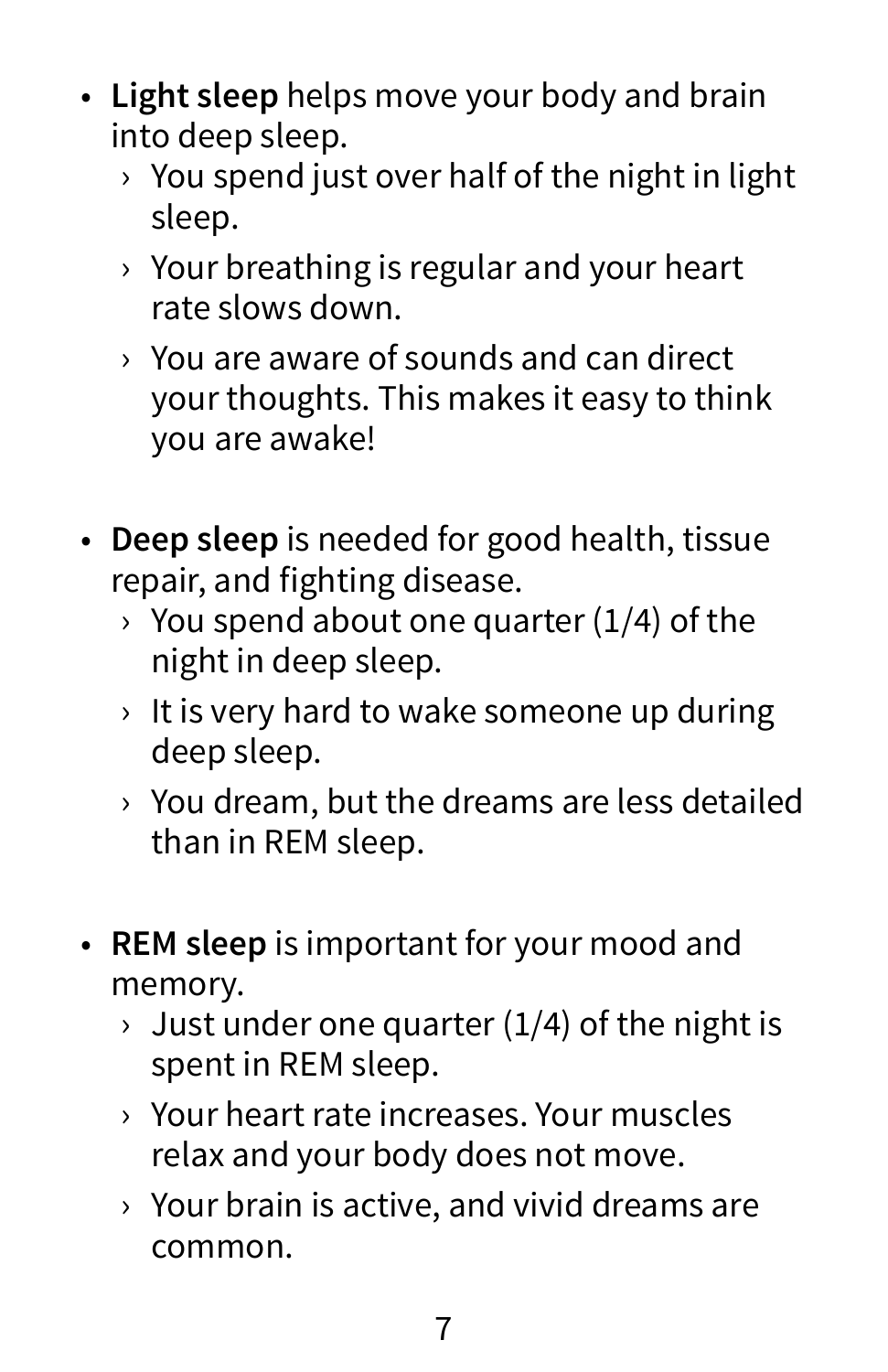### **Chemical messengers and sleep**

Chemicals in the body control many functions, such as growth, energy, and sleep.

**Adrenaline** makes you feel alert and ready for action. This is why exercise before bedtime is not recommended. It is best to do relaxing things, like reading or meditating, before bedtime. This helps your body and brain feel calm and ready for sleep.

**Melatonin** tells your body that it is time for sleep. Your body releases melatonin when it is dark outside. This is why it is important to turn off electronics and use dim light in the evening, so that your body knows it's bedtime.

**Adenosine** increases during the day when you are awake, and makes you feel tired in the evening.

It is important to create good conditions for your body to release the chemicals it needs for sleep. This will help you sleep better.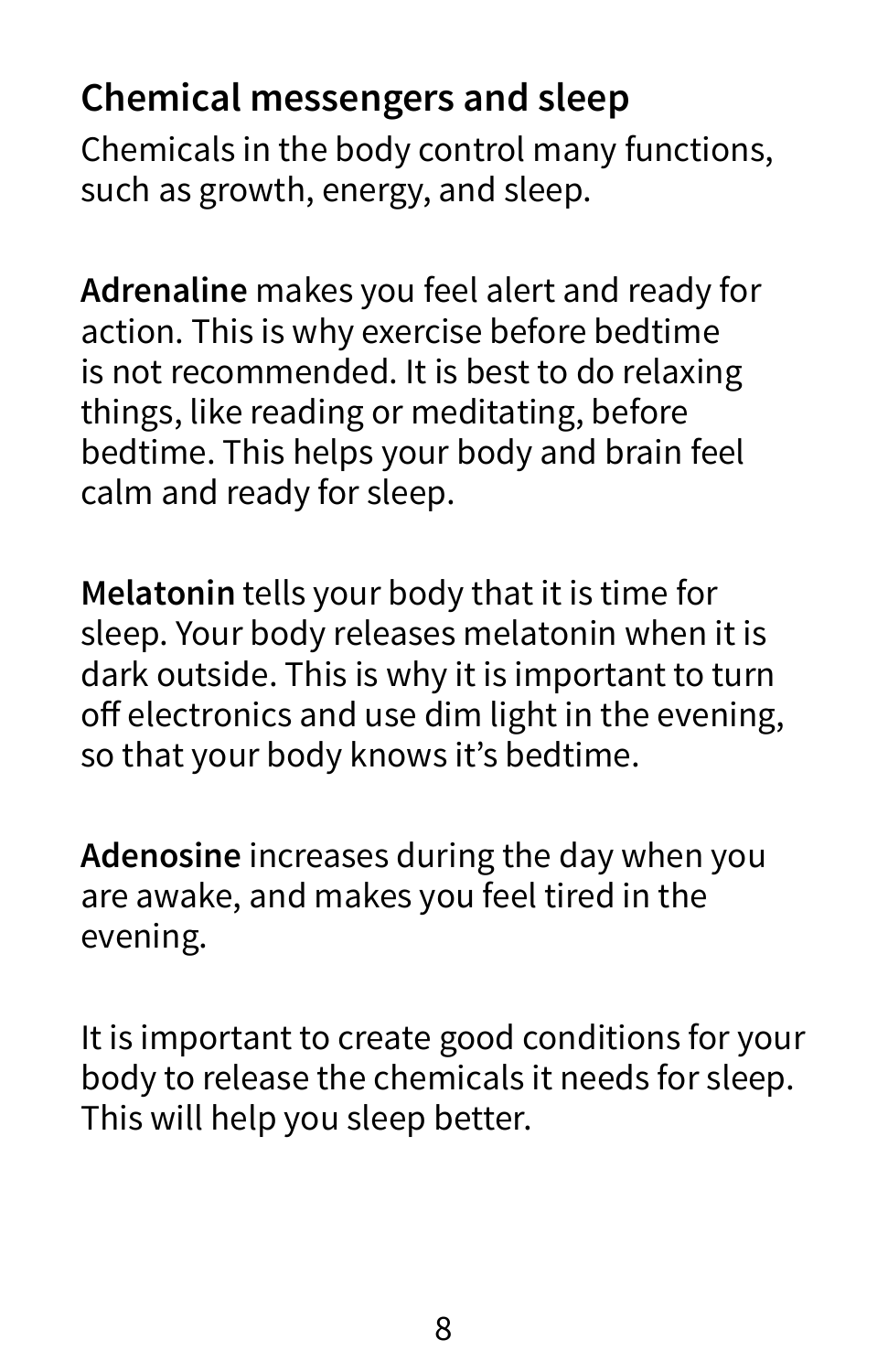| Sleep is controlled<br>by:                                                                                      | Problems can happen<br>when:                                                                                                                                                |
|-----------------------------------------------------------------------------------------------------------------|-----------------------------------------------------------------------------------------------------------------------------------------------------------------------------|
| <b>Body clock</b><br>(circadian system)<br>Your body clock<br>decides the best<br>time for you to<br>sleep.     | You change your<br>sleep/wake schedule<br>from day to day.<br>You do not get enough<br>light in the morning<br>and dark in the<br>evening to help reset<br>your body clock. |
| Deep sleep driver<br>system<br>• This system builds<br>over 24 hours by<br>being awake and<br>active.           | Your deep sleep drive<br>doesn't build up<br>enough (from too little<br>activity or too much<br>time sleeping).                                                             |
| Arousal system<br>(fight-flight-freeze<br>system)<br>• This system<br>overrides<br>sleep during<br>emergencies. | Your system is<br>overactive (from pain,<br>medication, anxiety,<br>worrying about sleep,<br>fatigue, stress).                                                              |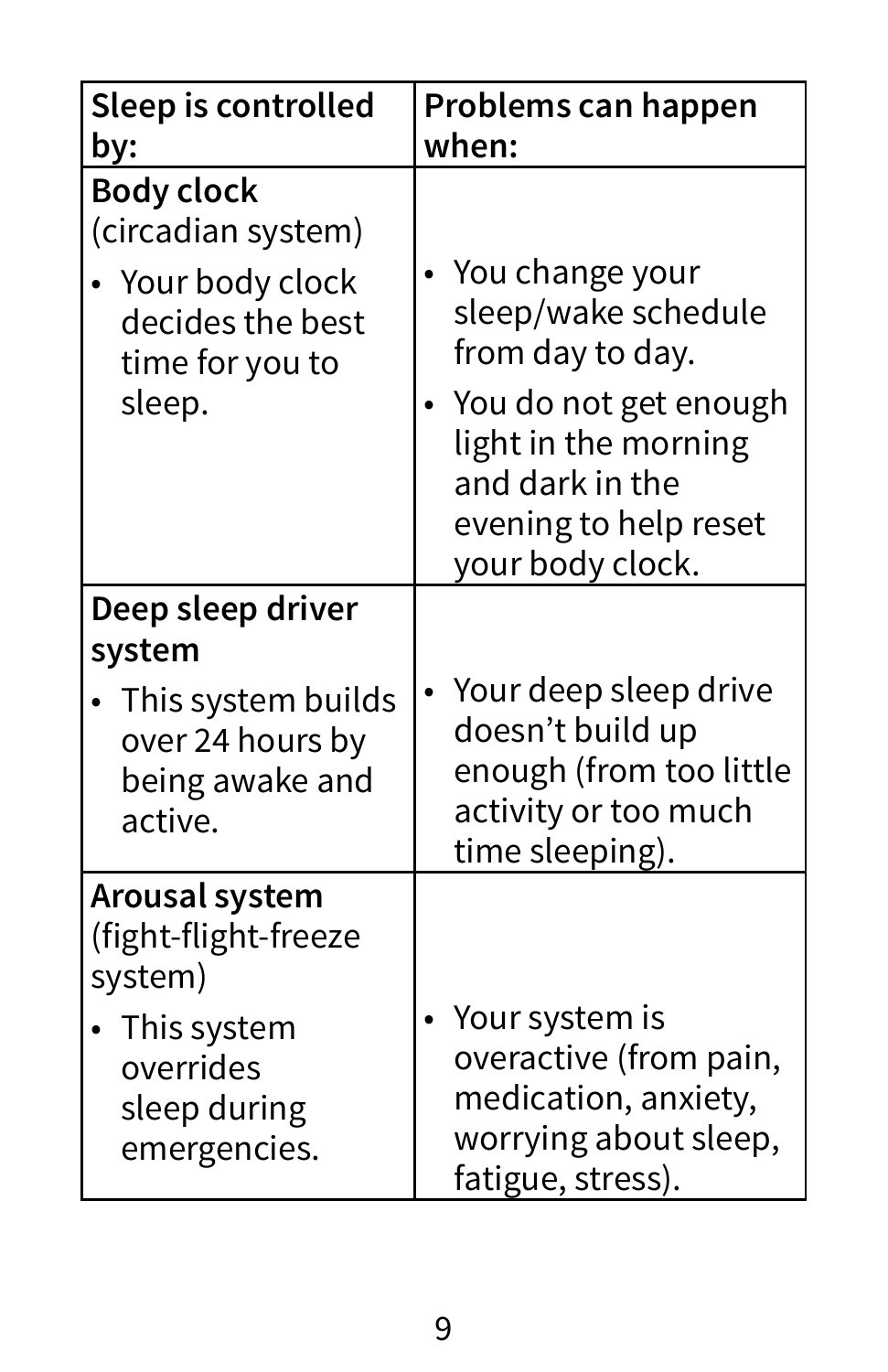### **How can I help my sleep?**

**Body clock:** Help keep your internal clock well set.

- Keep the same wake time and bedtime every day, even on weekends.
- Get outside in daylight every day.
- Set a shut-off time for your electronics (such as cell phone, TV, tablets).

**Deep sleep driver system:** Help increase your deep sleep driver system.

- Limit your time in bed. Rest somewhere else or rest in ways that you are less likely to fall asleep.
- Use your bed for sleeping and sex only.
- Get up and do things during the day.

**Arousal system:** Help decrease your arousal system.

- Start to relax and wind down one hour before bed.
- Try a meaningful relaxation practice (like meditation, yoga, art therapy, imagery, deep breathing).
- Try not to put pressure on yourself to fall asleep. Be kind to yourself.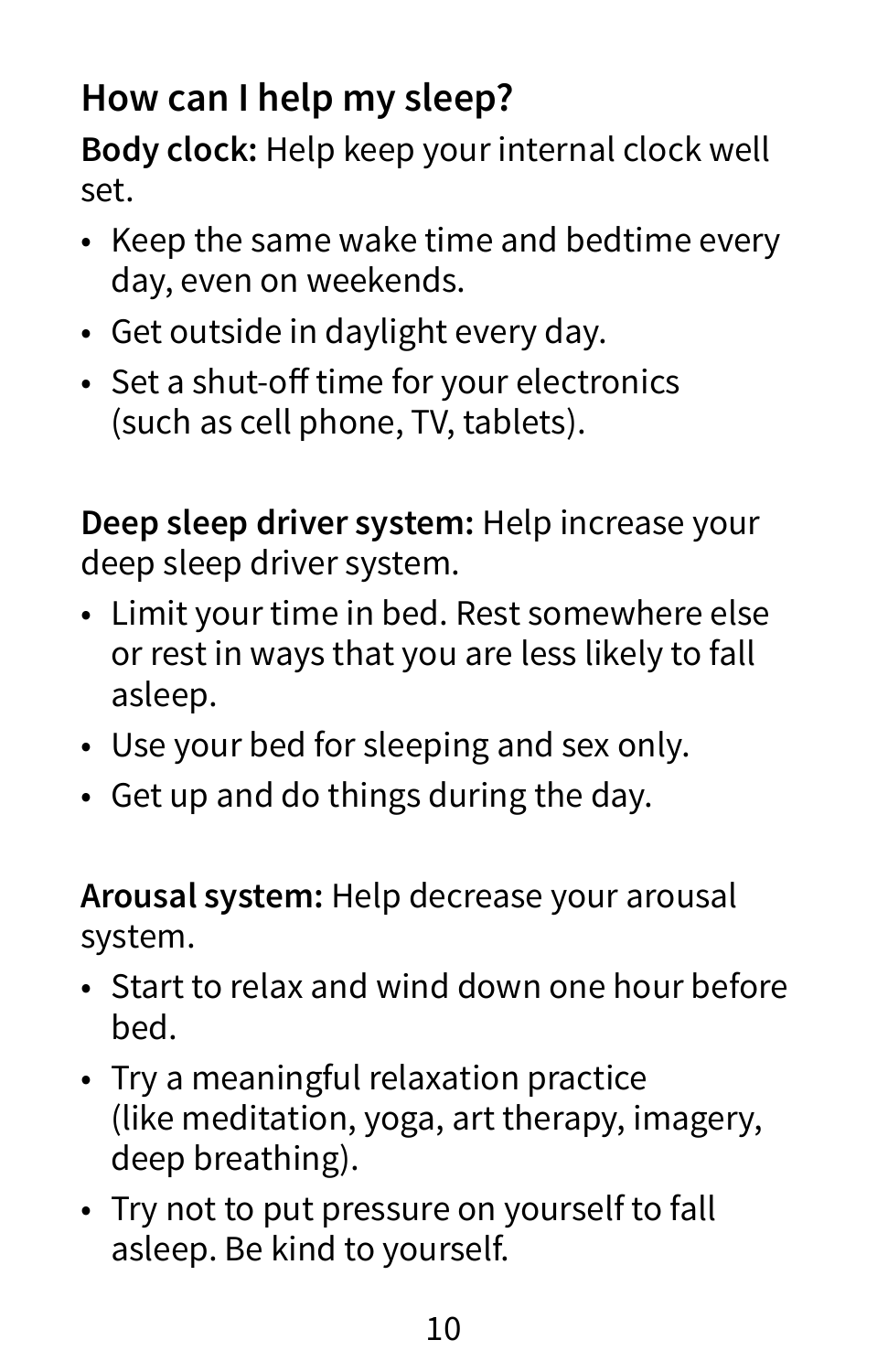#### **Remember:**

It takes patience to develop good sleep habits. It is best to make small changes and build new habits slowly over time. It may take 2 to 3 weeks to see changes in your sleep quality.

Try creating your own sleep plan below. Set a regular wake-up time and bedtime, and do your best to stick to this routine. See "NAPPERS: Planning Good Sleep Habits" on the next page for tips on developing good sleep habits.

### **My sleep plan**

- 1. Wake up and get out of bed at  $=$ every day.
- 2. Go to bed when I am sleepy, but not before

.

- 3. Get up and get out of bed when I cannot sleep during the night. Go back to bed when I am sleepy.
- 4. Use the bed only for sleeping and sex. Do not read, rest, eat, use my cellphone, or watch TV, etc. in bed.
- 5. Do not nap for more than 20 to 30 minutes during the day. (Rest in ways that I am not likely to fall asleep.)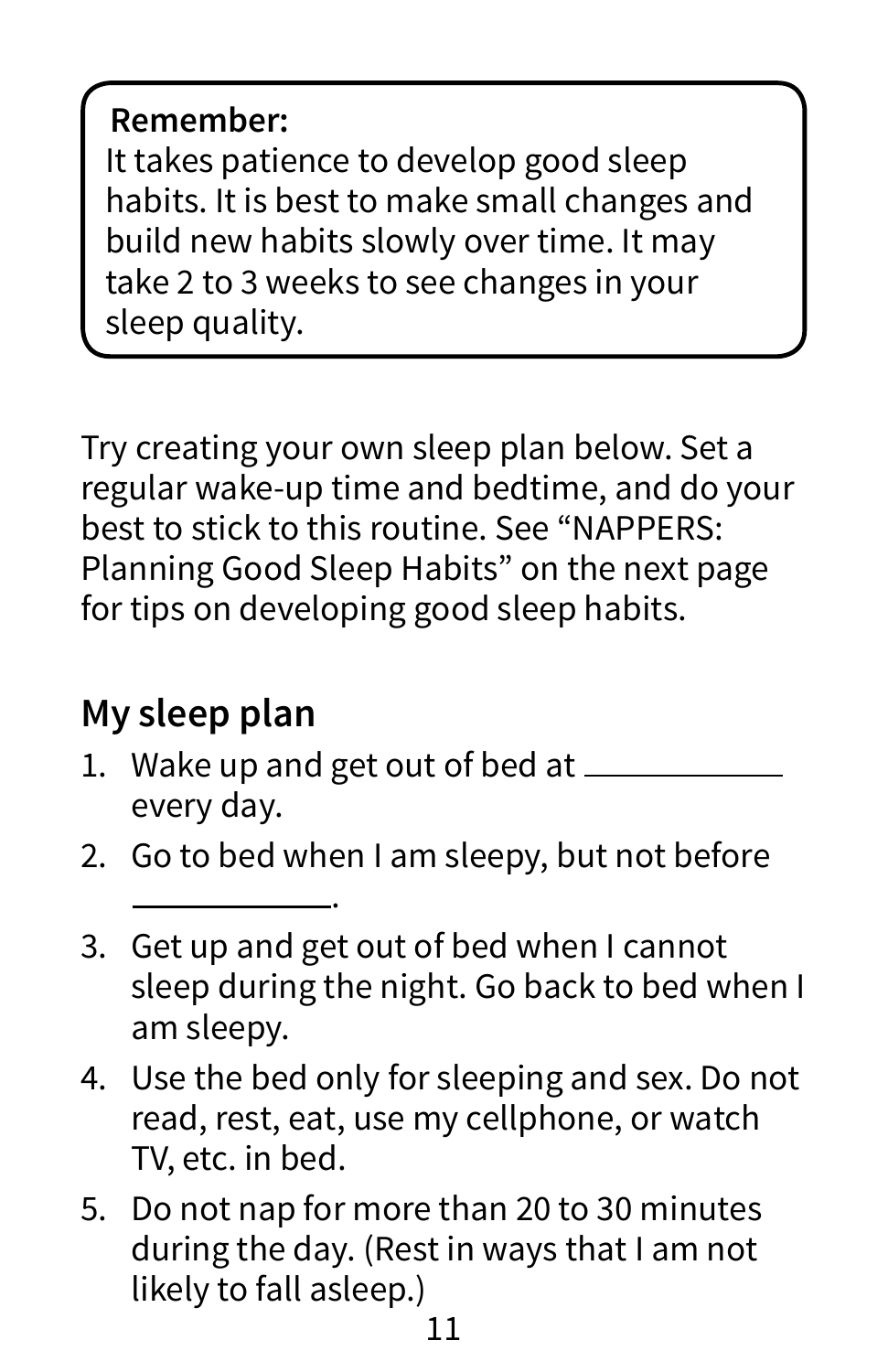## **NAPPERS: Planning good sleep habits**

| N | <b>Nutrition</b>  | Think about what you eat<br>and drink.                                                                                                                                                                                                                              |
|---|-------------------|---------------------------------------------------------------------------------------------------------------------------------------------------------------------------------------------------------------------------------------------------------------------|
|   |                   | • You need regular meals<br>and the right foods to stay<br>healthy and sleep well.                                                                                                                                                                                  |
|   |                   | • Eating large, spicy, or fatty<br>meals close to bedtime can<br>make it hard to sleep.                                                                                                                                                                             |
|   |                   | • Alcohol, caffeine, cannabis,<br>nicotine, vaping, and some<br>medications can affect your<br>sleep.                                                                                                                                                               |
| A | <b>Atmosphere</b> | Think about the feeling in                                                                                                                                                                                                                                          |
|   |                   | your bedroom.                                                                                                                                                                                                                                                       |
|   |                   | The following things can<br>keep your mind alert<br>and make it hard to fall<br>asleep: noise, temperature,<br>air-flow, light, snoring,<br>pets, clutter, office<br>materials, workout gear,<br>and electronics such as a<br>TV, laptop, cell phone, or<br>tablet. |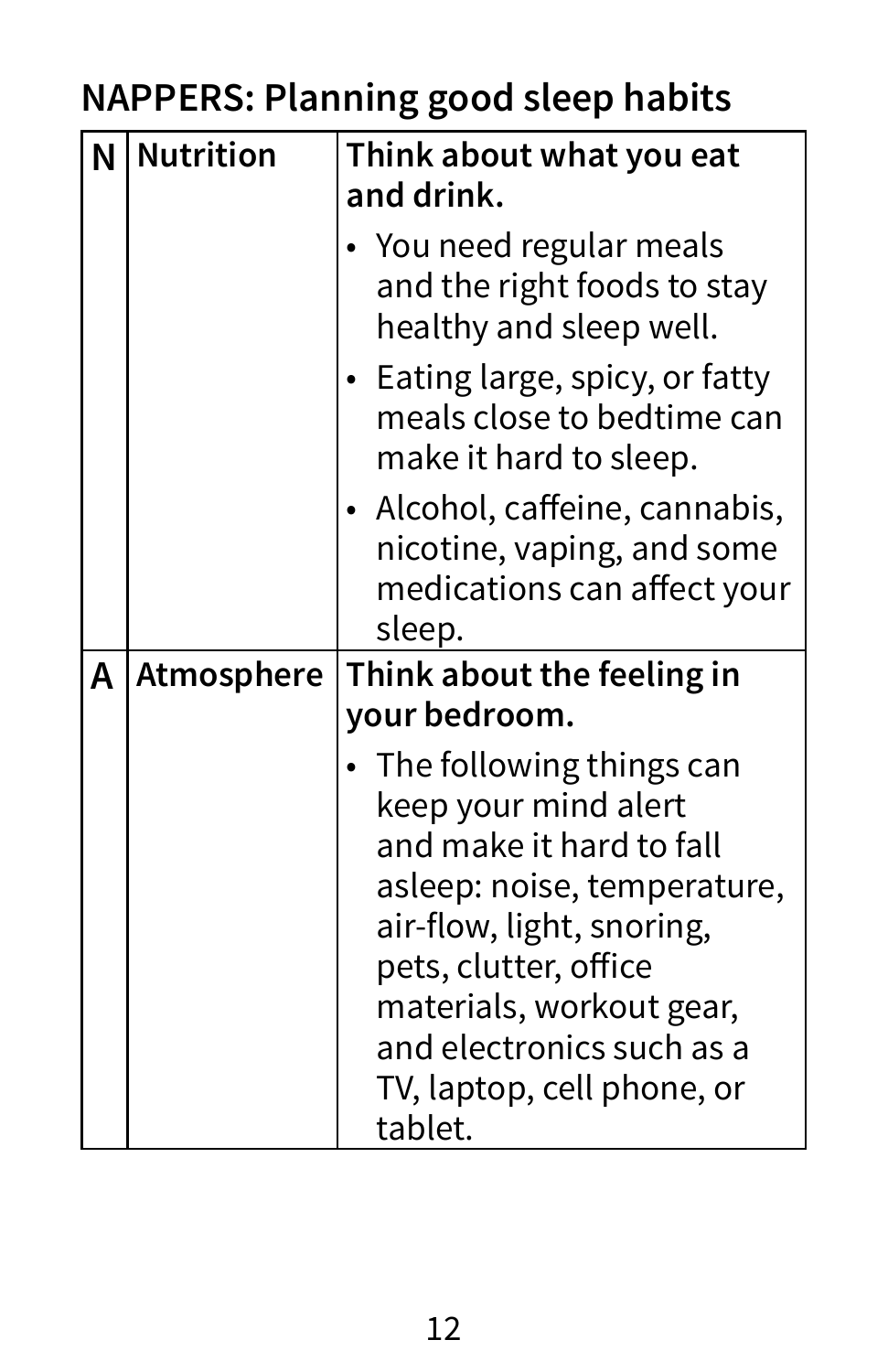| P | <b>Pain control</b><br>pills | Think about your<br>medication(s) and when you<br>take it.                                                                                           |
|---|------------------------------|------------------------------------------------------------------------------------------------------------------------------------------------------|
|   |                              | Pain medication can affect<br>your sleep. Talk with your<br>health care provider or<br>pharmacist about the<br>best time to take your<br>medication. |
| P | <b>Position</b>              | Think about your comfort.                                                                                                                            |
|   |                              | Make sure your mattress<br>and pillow support your<br>body. Chose a sleep<br>position that puts less<br>strain on your body.                         |
| E | <b>Exercise</b>              | Think about fun and fitness.                                                                                                                         |
|   | Enjoyment                    | Exercising early in the day<br>can make it easier to sleep<br>at night. Exercising close to<br>bedtime can make it harder<br>to fall asleep.         |
|   |                              | Doing fun activities before<br>bedtime can help to relax<br>your mind so that you do<br>not focus on your pain and<br>worries.                       |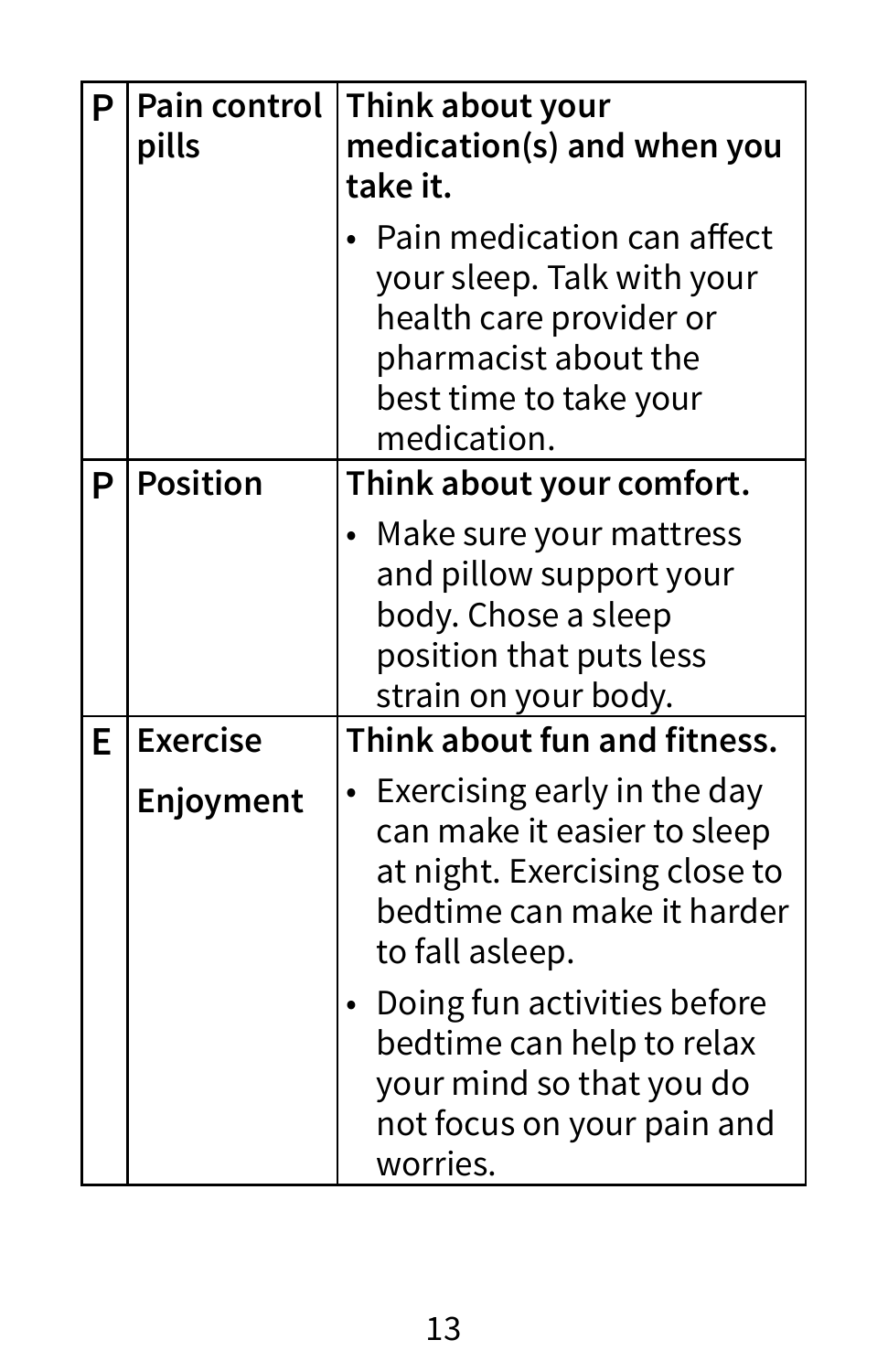| R. | <b>Relaxation</b> | Think about your bedtime<br>and morning routines.                                                                                                                                                                                  |
|----|-------------------|------------------------------------------------------------------------------------------------------------------------------------------------------------------------------------------------------------------------------------|
|    | <b>Routine</b>    | Relaxing your body and<br>mind before bedtime<br>can make it easier to fall<br>asleep. If you are overtired<br>or stressed, you may not<br>be relaxed enough to fall<br>asleep.                                                    |
|    |                   | Having a regular bedtime<br>routine and going to bed at<br>the same time every night<br>tells your body when it is<br>time to go to sleep.                                                                                         |
| S  | Self-talk         | Think about your self-talk.                                                                                                                                                                                                        |
|    |                   | • Worrying and thinking<br>about what you have to<br>do the next day, or your<br>pain, can keep your mind<br>alert and make it hard to<br>fall asleep. Doing relaxing<br>activities in the evening can<br>help to quiet your mind. |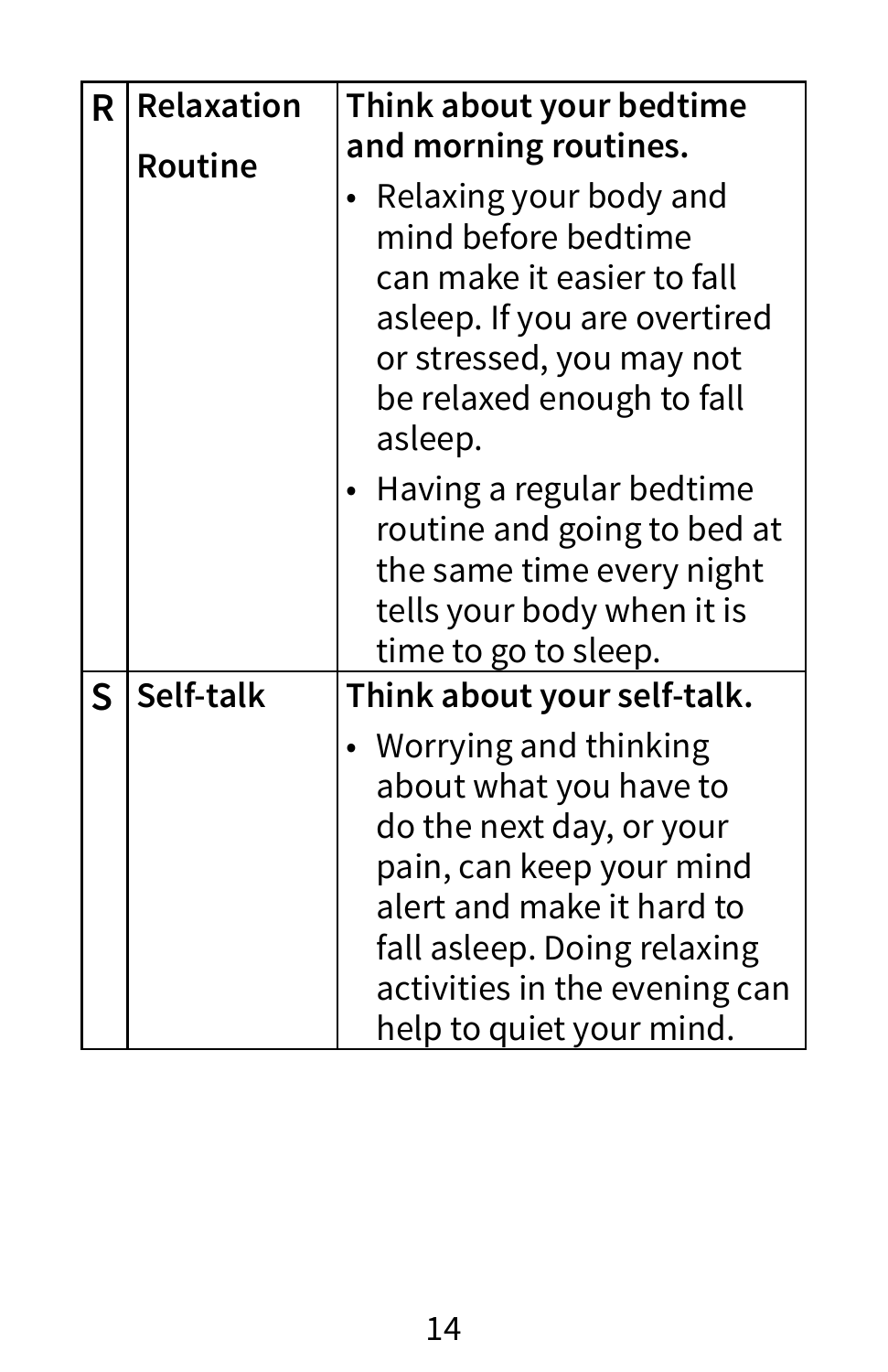#### **Resources**

#### **Books**

- Goodnight Mind: Turn Off Your Noisy Thoughts & Get a Good Night's Sleep
	- › Colleen E. Carney and Rachel Manber
- Sink into Sleep: A Step-by-Step Workbook for Reversing Insomnia
	- › Judith R. Davidson
- Quiet Your Mind & Get to Sleep: Solutions to Insomnia for Those with Depression, Anxiety, or Chronic Pain
	- › Colleen E. Carney and Rachel Manber
- End the Insomnia Struggle: A Step-by-Step Guide to Help You Get to Sleep and Stay Asleep
	- › Colleen Ehrnstrom and Alisha L. Brosse

#### **Free programs**

Building Better Sleep

- Community Health Team
	- › Phone: 902-460-4560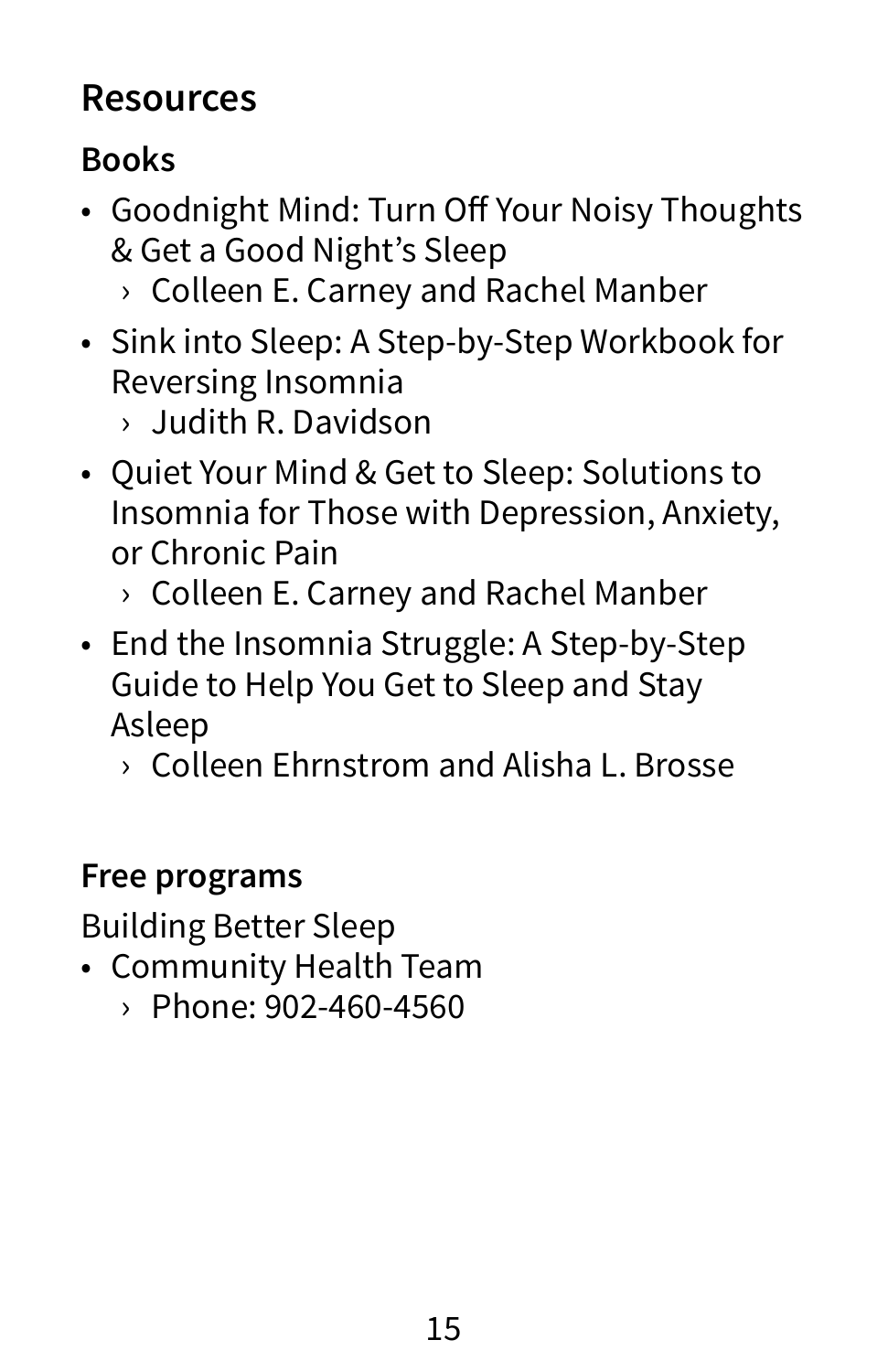#### **Apps**

(Available on Apple or Android)

### **CBT-i Coach**

› Cognitive Behavioural Therapy for insomnia

#### **Breathe2Relax**

› Stress management tool

#### **Calm**

› Meditation for sleep and stress reduction

#### **Headspace**

› Mindfulness and meditation

#### **Insight Timer**

› Guided meditations and timer

#### **Websites**

#### **Sleepwell**

› www.mysleepwell.ca

#### **Canadian Sleep Society**

› https://css-scs.ca

#### **Sleep.org**

› www.sleep.org

#### **National Sleep Foundation**

› www.sleepfoundation.org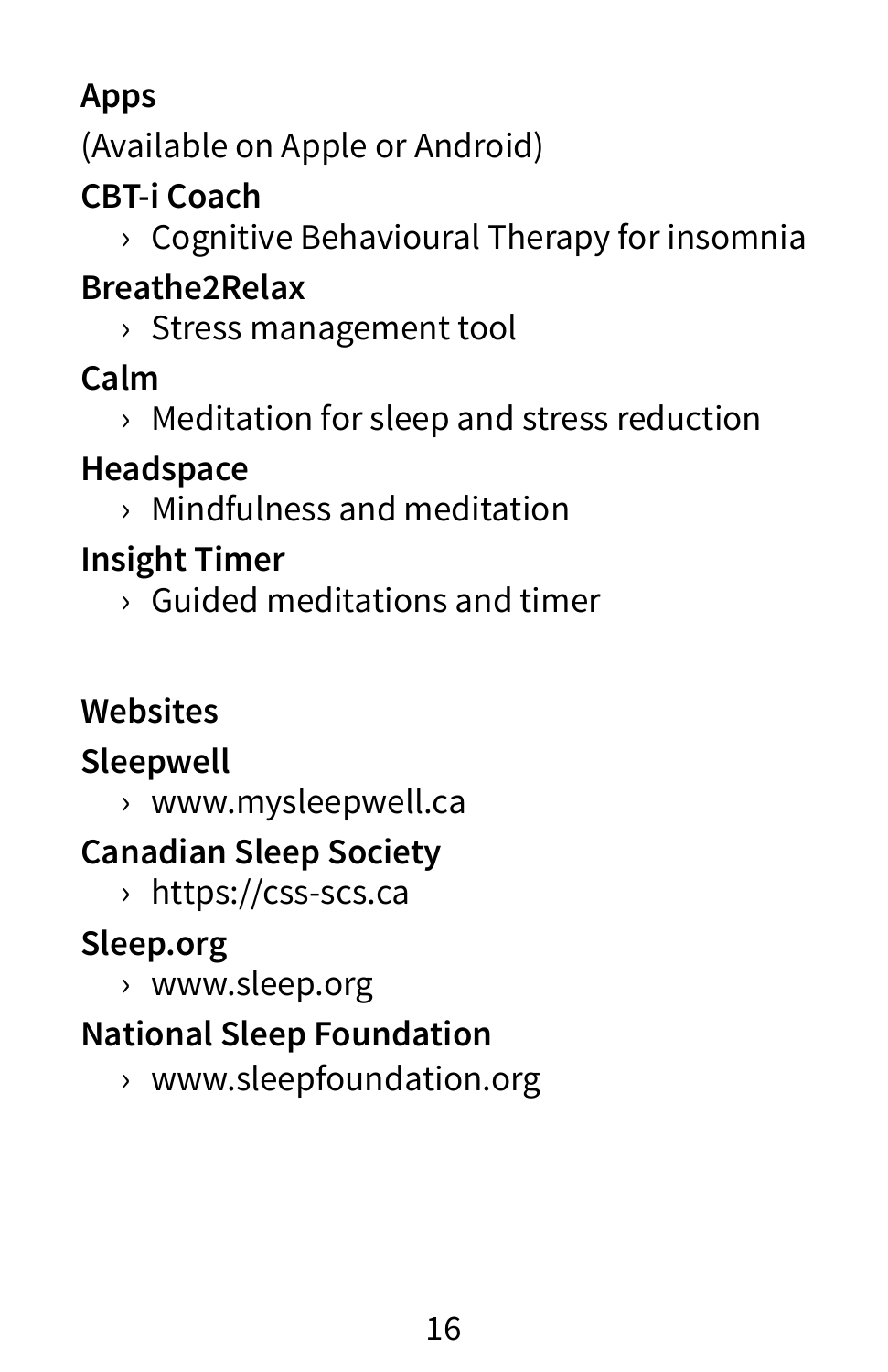### **What can I do to improve my sleep?**